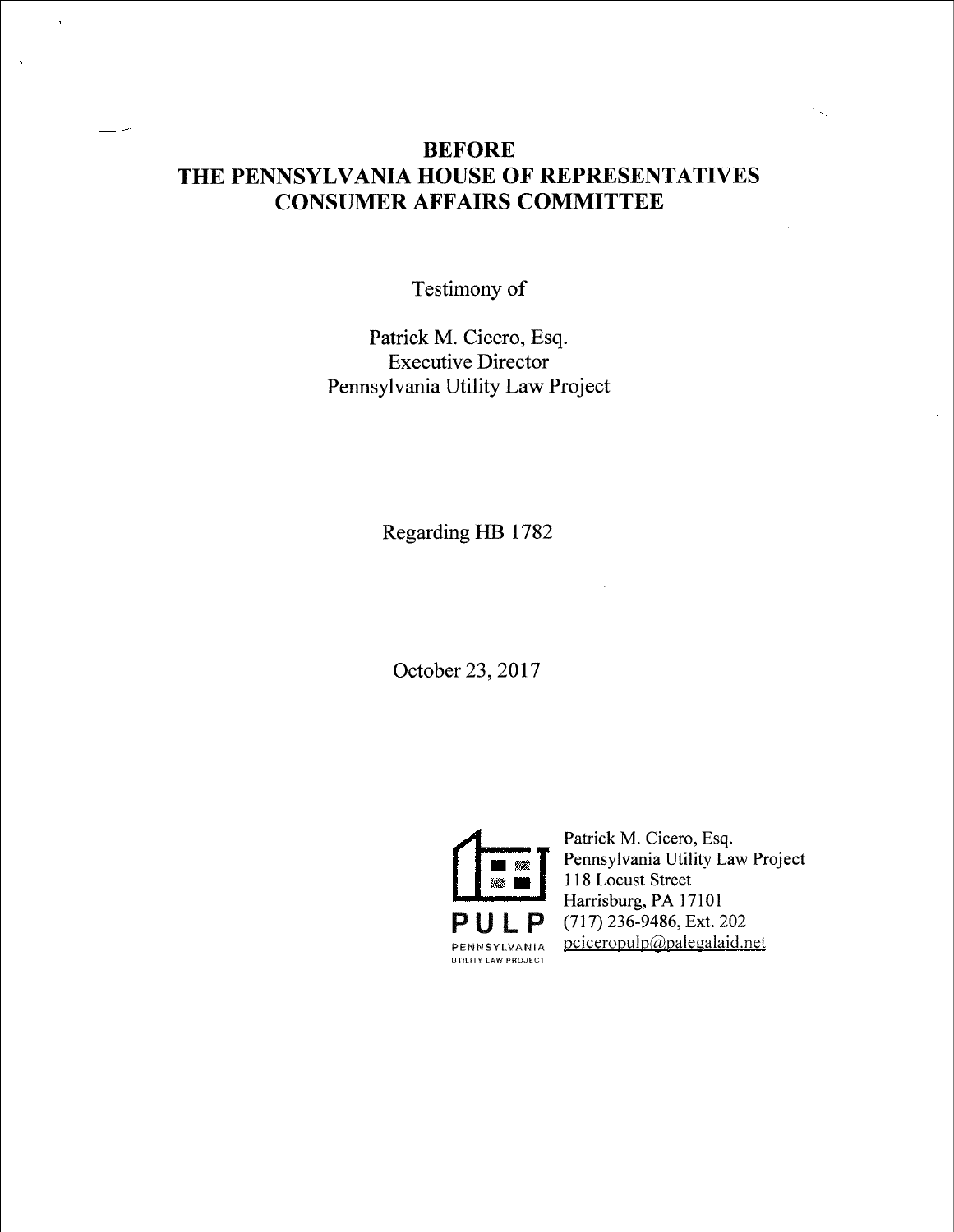Good Moming, Chairman Godshall, Chairman Caltagirone, and Members of the House Consumer Affairs Committee. Thank you for the invitation to testify today concerning House Bill 1782. My name is Patrick Cicero. I am the Executive Director of the Pennsylvania Utility Law Project (PULP). PULP is a designated statewide specialized project of the non-profit Pennsylvania Legal Aid Network. For three decades, PULP has provided legal representation, support, information, consultation, and advocacy in conjunction with local legal aid and community based organizations representing the interests of the Commonwealth's low-income residential utility consumers. Much of our advocacy focuses on energy issues because the ability of low income Pennsylvanians to connect to and maintain essential services needed to light, heat, and cool their home under reasonable terms and conditions and at affordable rates is an ongoing concem.

As currently proposed, House Bill 1782 would empower the Public Utility Commission (PUC) to approve an altemate ratemaking mechanism on the application of a natural gas distribution company or an electric distribution company in a utility base rate proceeding. Specifically, the legislation mentions five different altemate rate mechanisms as examples: (1) revenue decoupling, (2) performance-based rates, (3) formula rates, (4) multiyear rate plans, and (5) rates to support and fully recover the allocated costs to deploy infrastructure and distributed energy resources. The stated rationale for the legislation is "to facilitate customer access to new energy options while ensuring that natural gas and electric distribution infrastructure costs are reasonably allocated and recovered from customers and market participants consistent with the use of the infrastructure." Respectfully, we believe this legislation is unnecessary and will have the unintended and harmful consequence of raising rates for low-income and economically vulnerable households.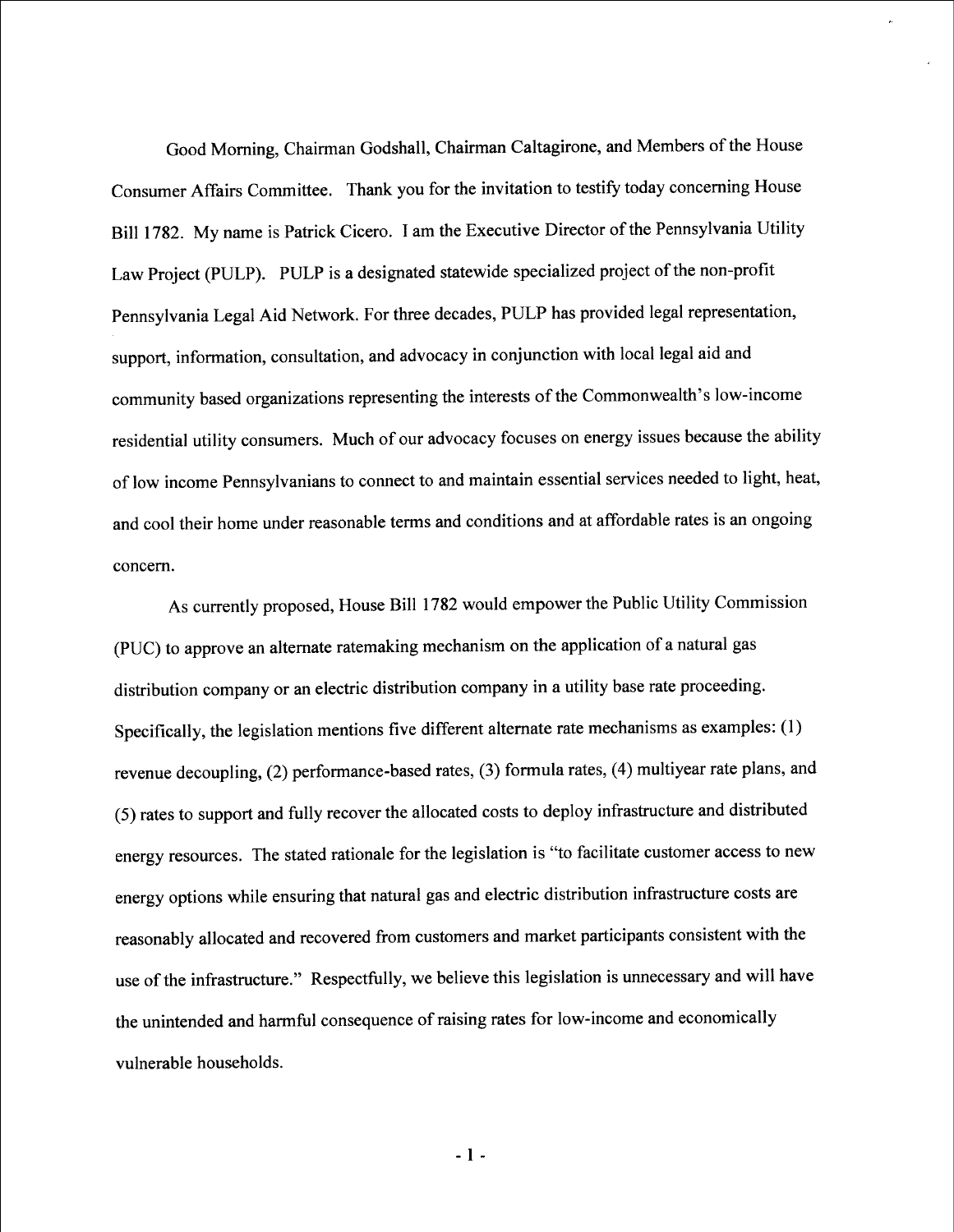First, it is not clear what "access to new energy options" this legislation would enable or encourage. Currently, all households have access to renewable energy through the requirements of the Alternative Energy Portfolio Standards (AEPS) Act imposed on Electric Distribution Companies (EDCs) and Electric Generation Suppliers (EGSs). Furthermore, the AEPS Act and Commission regulations currently require EDCs to facilitate interconnection for net-metered residential, commercial, and small business customers seeking to install distributed energy resources on their properties. While the rate of interconnections may not be as fast as some desire, this is likely a reflection of the growing demand for distributed energy resources within the retail energy market rather than intentionally dilatory conduct by the EDCs. It is not clear how the proposed legislation will change those dynamics.

The second goal of the legislation – ensuring that natural gas and electric distribution infrastructure costs are reasonably allocated to and recovered from customers and market participants consistent with the use of the infrastructure  $-\text{ is already occurring through existing}$ rate mechanisms and tools within the authority of the PUC. Every NGDC and EDC has the ability to accelerate the recovery of infrastructure investments  $-$  pipes in the ground and wires and poles – through their distribution system improvement charge (DSIC) and long term infrastructure improvement plans. These non-bypassable, between-rate-case riders facilitate the recovery of capital costs more quickly and allow utilities to ensure that their distribution networks remain reliable, safe, and capable of meeting demand. Other than these capital improvement expenditures currently recovered by DSIC, it is not clear what infrastructure this bill is designed to facilitate.

Given that utilities already have the ability to promptly and adequately recover their costs associated with needed infrastructure, it begs the question about why altemative ratemaking is

 $-2-$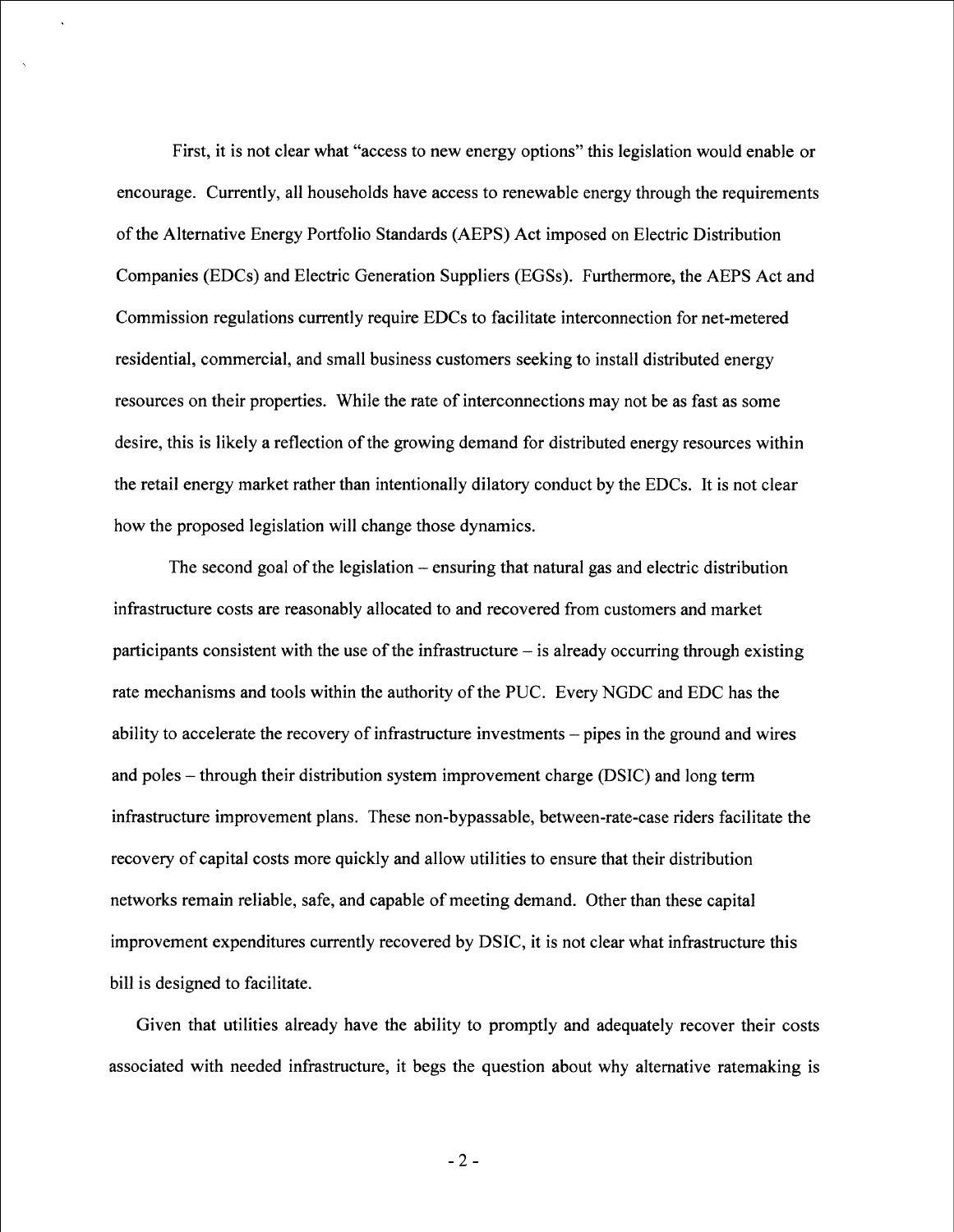needed. Like many things, the answer depends on who you ask. From the perspective of lowincome consumers, the answer is that it is not needed at all. An altemative rate mechanism's explicit purpose and intent is to shift the risk of reduced sales revenues or increased expenses from utilities and their shareholders to customers. For economically vulnerable customers, this is not a fair bargain and is both undesirable and unnecessary. Utilities are in a better position to manage risks than individual residential customers as a whole. In particular, low income customers with fixed or insufficient monthly income have no means to manage these risks.

While the legislation does not prescribe the type of alternate ratemaking that the PUC could adopt in the context of any given utility service territory, it does set forth five different suggested rates designs, each of which has its own inherent risks to low-income customers. I will not address all of the various rate design proposals contained in the legislation separately in this testimony. What I want to add is context regarding low-income customers who already face very tough obstacles in affording utility service. These customers are unlikely to see any improvement under the altemate rate design principles sought to be advanced by this legislation, and in fact would likely face increased levels of unaffordability.

It is essential to remember that low-income customers are particularly vulnerable to an increase in their utility bills for essential electric and gas service. When proposals for rate design changes, rate increases, and higher non-bypassable charges are under consideration, we urge the General Assembly to consider that low-income households often have a tenuous ability to maintain essential utility services. In other contexts, some have suggested that low-income households would not be put at risk from altemate rate designs because the rate changes would be very small, these households would have access to Customer Assistance Programs (CAPs)<sup>1</sup> to mitigate harm,

 $\Gamma$  CAPs are payment assistance and debt forgiveness programs for payment troubled, low income households. CAPs are intended to provide affordable monthly bill based on a set energy burden standard.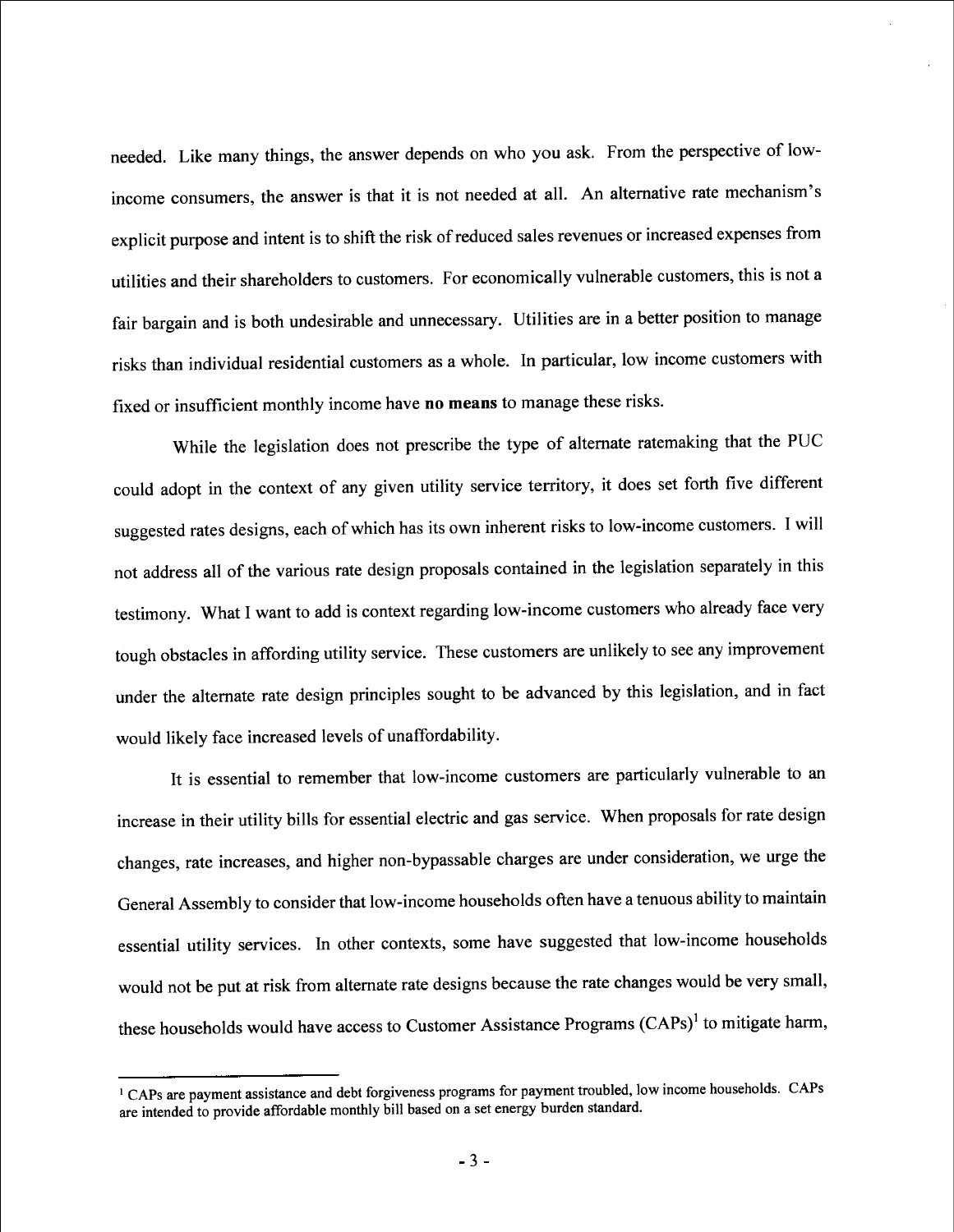or these households would benefit through increased incentive by the utilities to promote and provide additional energy efficiency resources. These conclusions are misplaced for several reasons.

J.

First, the evidence demonstrates that low-income households cannot afford rates as they currently exist, let alone any increase in rates - no matter how small. Data from 2015, the last year for which data is publicly available, shows that low-income customers had a significantly higher termination rate as compared to all residential customers.

| Figure 1<br><b>RESIDENTIAL CUSTOMERS</b> |                     |                      |                    | <b>CONFIRMED LOW-INCOME</b> |  |
|------------------------------------------|---------------------|----------------------|--------------------|-----------------------------|--|
|                                          | <b>Terminations</b> | <b>Reconnections</b> | <b>Termination</b> | Reconnection                |  |
| Electric                                 | 218,944             | 162,290              | 98,451             | 72,465                      |  |
|                                          | households          | households           | households         | households                  |  |
|                                          | 4.4%                | 76.4%                | 15.8%              | 73.6%                       |  |
|                                          | <b>Termination</b>  | Reconnection         | Termination        | Reconnection                |  |
|                                          | Rate                | rate                 | Rate               | rate                        |  |
| <b>Natural</b>                           | 101,511             | 68,198               | 54,824             | 34,213                      |  |
| : Gas                                    | households          | households           | households         | households                  |  |
| <b>Utilities</b>                         |                     |                      |                    |                             |  |
|                                          | 3.9%                | 67.2%                | 12.0%              | 62.4%                       |  |
|                                          | <b>Termination</b>  | Reconnection         | : Termination      | Reconnection                |  |
|                                          | Rate                | rate                 | Rate               | rate                        |  |

2015 Total Number of Terminations and Termination  $Rate^2$ Fi

As this data shows, even at current rates low-income households face significant payment trouble, face termination of service at rates 3-4 times as great as residential customers as a whole, and are less likely to reconnect service once that service has been terminated.

Some have suggested that these problems would not be exacerbated under an altemative rate mechanism because they are caused by factors unrelated to utility ratemaking. We disagree.

<sup>&</sup>lt;sup>2</sup> Report on 2015 Universal Service Programs & Collection Performance of the Pennsylvania Electric Distribution <sup>2</sup> Report on 2015 Universal Service Flograms & Concedent 1916. Available at:<br>Companies and the Natural Gas Distribution Companies at 10-16. Available at: Companies and the Natural Gas Distribution Companies at 10-10. Available at:<br>http://www.puc.state.pa.us/General/publications\_reports/pdf/EDC\_NGDC\_UniServ\_Rpt2015.pdf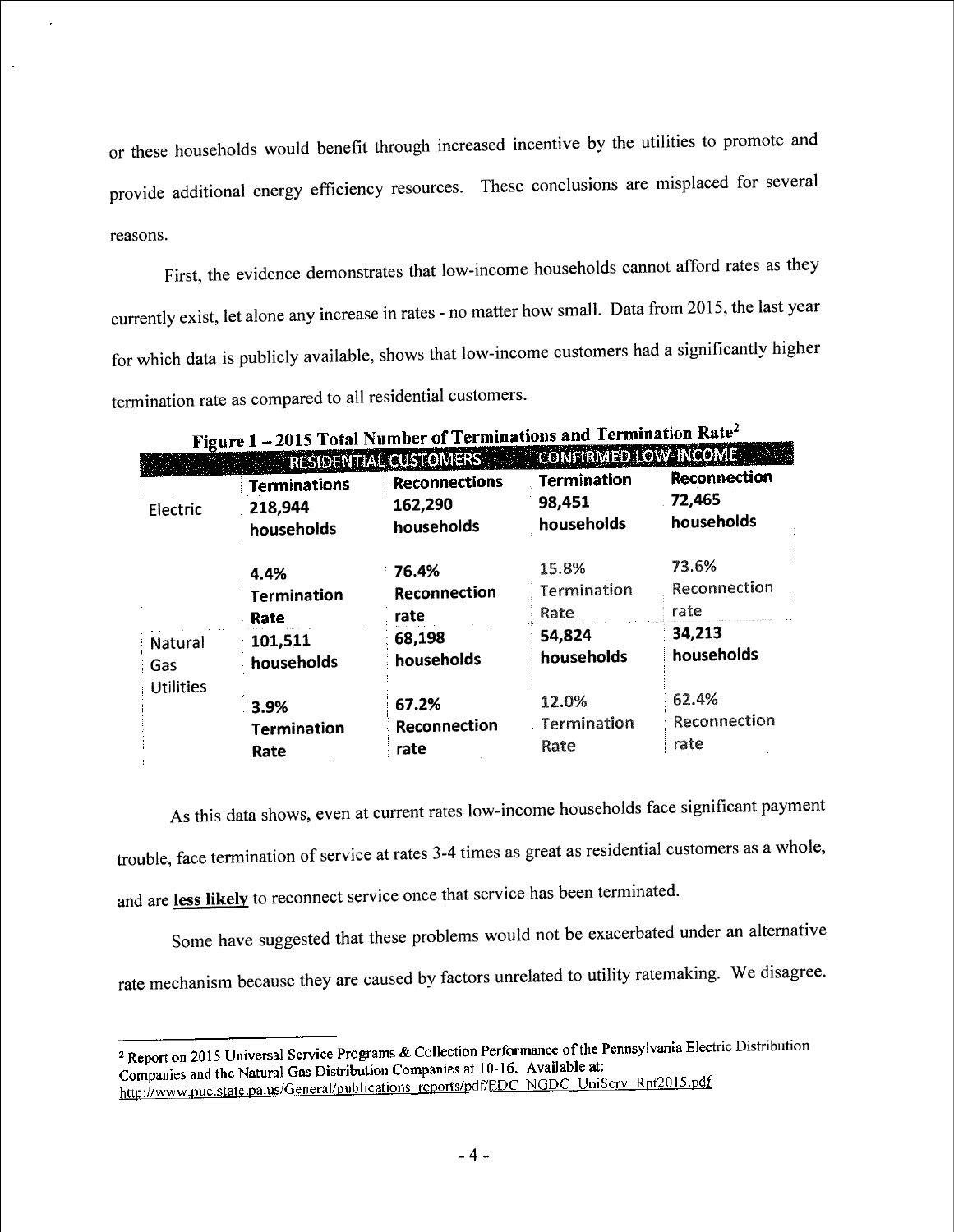The assumption embedded in this assertion is that a well-constructed decoupling or another altemative rate mechanism simply produces higher rates more steadily than a rate case, suggesting that because bills would have increased anyway under traditional rate regulation, the harm is not actually associated with rate design. This argument ignores the fact that in traditional base rate cases, utilities must demonstrate that the requested increase is just and reasonable. While costs or expenses may have increased in some areas, they must be considered in light of the potential for more efficient utility operations and lower costs in other areas. Under the proposed alternative rate design mechanisms envisioned by HB 1782, the utility gets cost recovery in between rate cases based on sales revenues or other complicated formulas, but is not required to demonstrate that all available means have been implemented to reduce operational or other costs so as to offset the impact of lower sales revenues.

Furthermore, rate cases, unlike automatic adjustments, provide interested parties with the opportunity to explore the need to mitigate the hama to economically vulnerable customers associated with the rate increase. Parties can  $-$  and do  $-$  make recommendations to reduce the potential for increasingly unaffordable electric and gas bills.

Second, the suggestion that low-income households are already protected from the negative effects of incremental rate increases because of the CAP program is incorrect. While it is true that CAP participation is effective at providing more affordable bills for CAP-enrolled households, a significant majority of confirmed low-income households are not enrolled in CAP. In 2015, the weighted CAP participation rate was only 46% for electric utilities and 35% for natural gas utilities.3 Moreover, even for those enrolled in CAP, not all CAP programs insulate households from cost increases due to increased rates. Thus, any suggestion that low-income households

 $3$  *lbid.* n. 2 supra, at 42.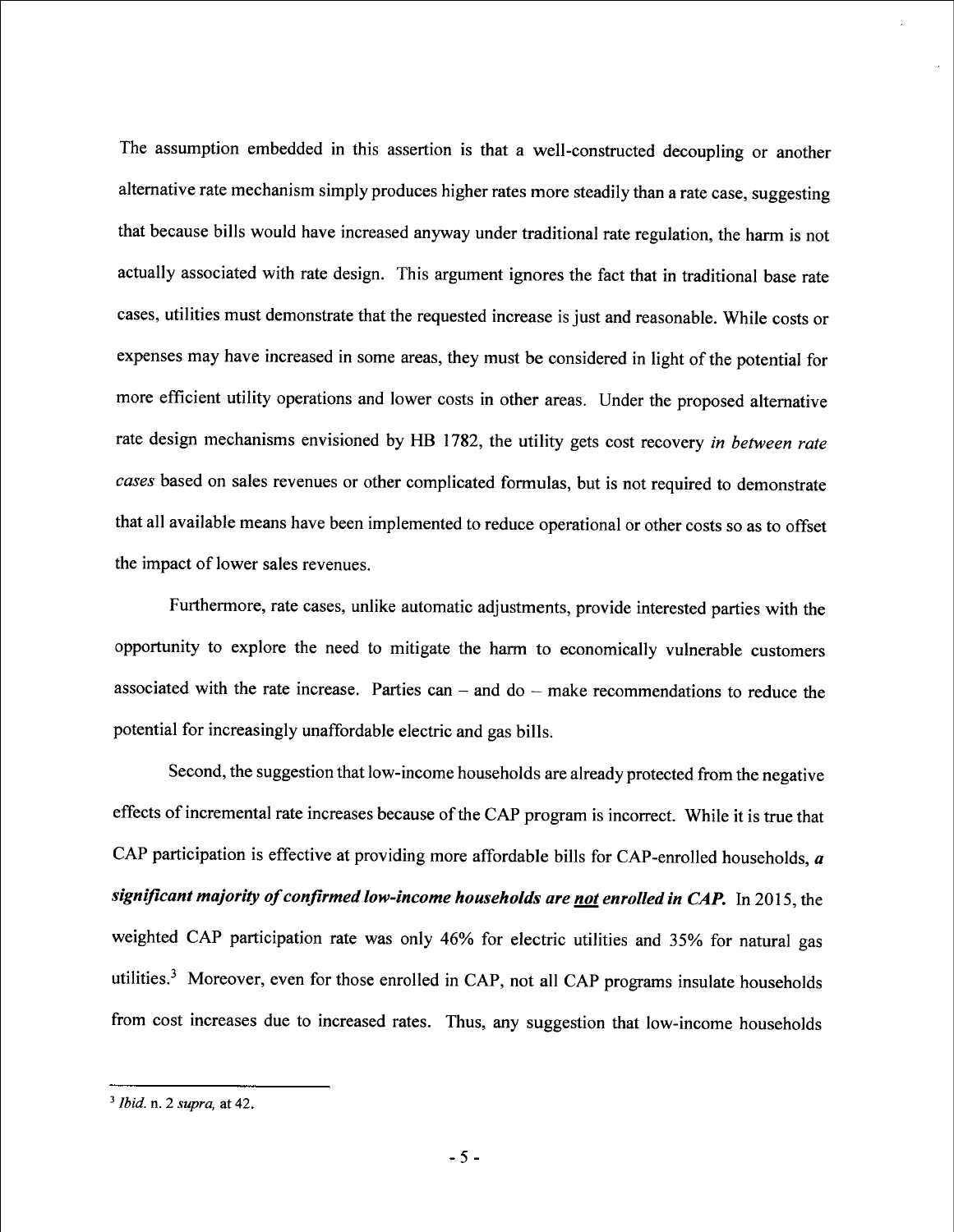would not be affected by incremental rate increases brought about by alternative rate designs because of CAP must account for both of these facts.

Third, when considering whether altemative rate mechanisms will incentivize utilities to increase energy efficiency resources, one has to consider the already robust energy efficiency resources available in Pennsylvania. Act 129 mandates the implementation of efficiency, conservation, and demand response programs and expenditures for the Commonwealth's electric utilities and many gas utilities have proposed voluntary energy efficiency programs<sup>4</sup>. Under Act 1 29, Pennsylvania 's seven major electric utilities spend approximately \$240 million annually on energy efficiency and demand response programs.<sup>5</sup> This is in addition to the \$51.8 million in Low Income Usage Reduction Program (LIURP) spending that occurs each year.<sup>6</sup> To be sure, PULP actively supports increases in budgets to meet the overwhelming and under-met energy efficiency needs to low-income households. However, there is no evidence that we are aware of demonstrating exactly how much or in what form **new and additional resources** would be added as a result of either decoupling or other alternative rate designs. Act 129 is based on a statutory spending cap of 2% of 2006 EDC revenue, and LIURP is based on a utility-specific needs assessment. Utilities are required to file plans to address both, and no additional incentive has been or will be necessary for this to occur. The notion that utilities will exceed these spending thresholds on their own or will be "more willing" to accommodate energy efficiency may be a viable argument in jurisdictions without these statutory and regulatory spending requirements, but it is a dubious conclusion in Pennsylvania.

<sup>&</sup>lt;sup>4</sup> The Commission has recently approved voluntary Energy Efficiency and Conservation Program Plans for UGI<br>Gas, UGI Penn Natural Gas, and Philadelphia Gas Works.

See Energy Efficiency and Conservation Plan, Docket No. M-2014-2424864 (Final Implementation Order at June

 $19, 2015$  at 11, n. 23.  $\frac{1}{9}$  Jbid. n. 2 supra, at 38. LIURPS are a part of each EDC and NGD state between reduce their usage through energy efficiency improvements/weatherization, and education. energy conservation programs und assist low-income household with high use of diversion.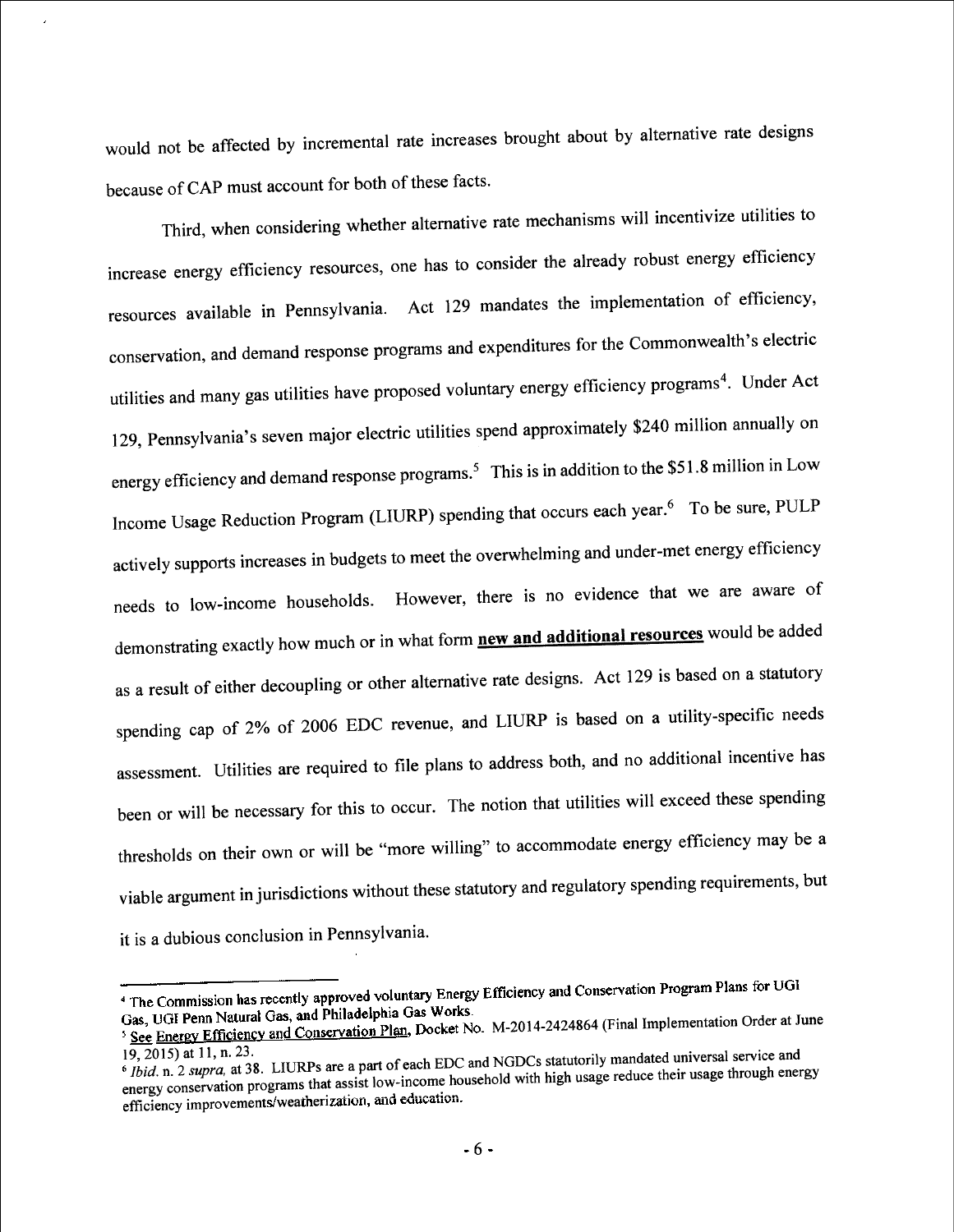Every utility in the state is authorized to file base rate cases to recover their just and reasonable costs and expenses. When a base rate case is filed, the utility's actual revenues and expenses and investments are reviewed and taken into account when establishing the revenue requirement, the rate of return, and rate structure for its customers. If "lost revenues" due to efficiency, distributed generation, or other social and economic factors apparent in the service territory require a change in revenue requirement and rates, the utility can file a base rate case. At that time, all the competing factors and developments affecting sales and revenues can be reviewed with the utilities' operational costs and investments. To single out "lost revenues" due to efficiency programs or distributed generation ignores the fact the utilities have control over other aspects of their revenue, and eliminates the ability for the public to review how the utilities have taken intema] measures to reduce their operational expenses to reflect changes in revenue streams.

Finally, it is necessary to address one of the more harmful proposals that I see in the current version of HB  $1782 -$  that is, the notion that utilities could receive performance based rates or performance incentives. This is a perilous path. As a preliminary manner, we are concemed that a performance based rate structure would alter the successful Act 129 policy that focuses on a penalty mechanism if the efficiency and demand response mandates are not achieved. Pennsylvania EDCs have largely avoided penalties and have substantially complied -- and often exceeded -- the Act 129 mandates and Commission savings targets. Any consideration of rewards or incentives to utility shareholders for performance in excess of program targets or efficiency results would result in another mechanism to increase both shareholder eamings and, in tum, customer rates and the cost of distribution service. Of course, such a result is circular, as it undermines the savings achieved for consumers who adopt energy efficiency measures through the programs.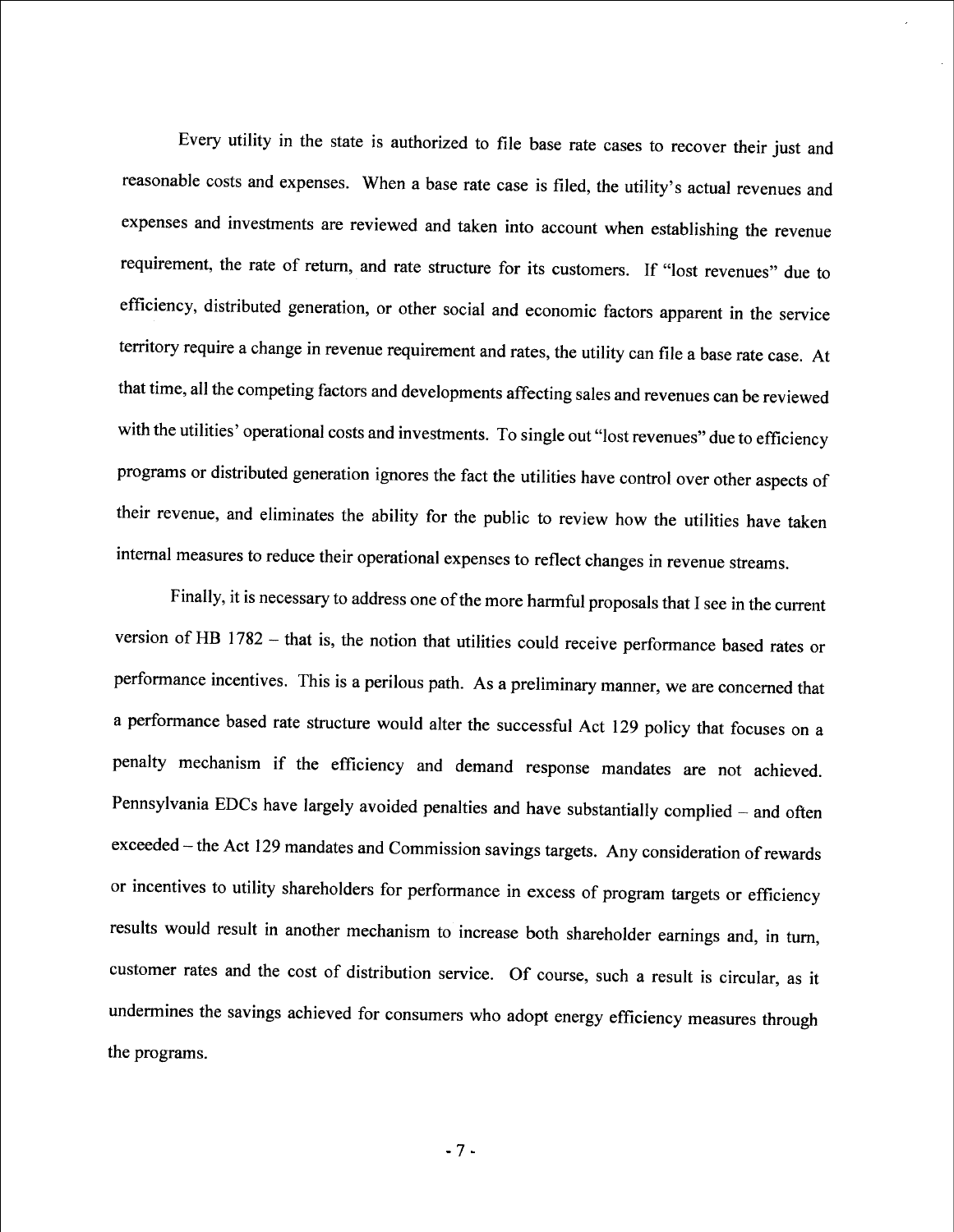Policies that will increase shareholder eamings at the expense of residential customers to achieve program results for energy efficiency should not be encouraged without a showing that they would work better than the current cost recovery and penalty structure. Furthermore, every customer service requirement imposed on Pennsylvania's utilities could be a justification for creating rewards and incentives to meet or exceed regulatory mandates. There is no basis for assuming that efficiency programs should be the subject of rewards and incentives when compared to the wide variety of customer service obligations and Universal Service program mandates imposed by the PUC. Electric utilities have a statutory and regulatory obligation to provide energy efficiency programming through both Act 129, and both gas and electric utilities have obligations to adequately fund LIURP under their universal service obligations imposed by the gas and electric Choice Acts and the Commission's regulations. The General Assembly should not condone incentives for performance of obligatory requirements.

The implication behind performance rates seems to be that any performance mechanism would be for performance that is above and beyond that which is required. However, it is not at all clear where the additional revenue would come from to achieve this additional energy efficiency, or what metrics might be used to determine whether a utility is performing at a high level. It is a doubtful conclusion to suggest that shareholders will pay for additional energy efficiency with their dollars, at least not to a greater degree than the amount of the performance incentive. In reality, ratepayers may well be leh paying more for an incentive than they receive in value for energy efficiency.

In conclusion, we do not believe that any altemative rate designs are necessary or prudent given the tools already in place for utilities and consumers. Every rate design and rate mechanism comes with positive and negative attributes in terms of customer bill impacts, utility incentives,

 $-8-$